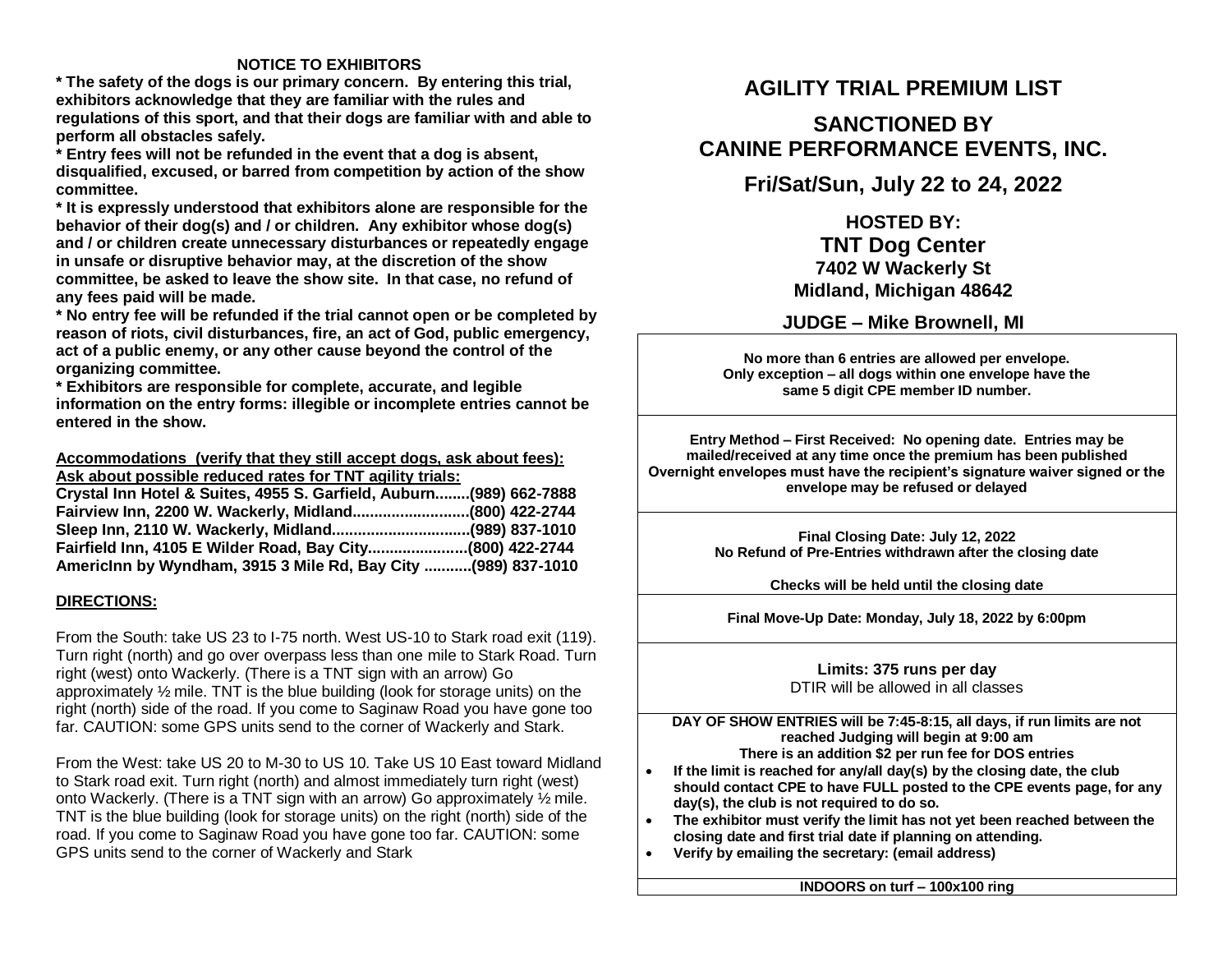| <b>Trial Chairperson</b> | <b>Trial Secretary</b> |
|--------------------------|------------------------|
|                          | Chiara Sandroni        |
| Lisa Lundahl             | 7402 W Wackerly St     |
| agilityattnt@hotmail.com | Midland, MI 48642      |
|                          | agilityattnt@gmail.com |
|                          | 989-280-2852           |
| <b>Committee Members</b> |                        |
| Sara Maida, Janet Smith  |                        |

**The following order is the scheduled order for the trial to be run. If the order needs to be changed for the trial due to extreme pre-trial circumstances, it will be posted in the confirmation letter sent to preentered exhibitors at least 7 days before the first trial day. The order will only be changed at the trial in the case of an extreme reason and must be agreed upon by the host club and judge(s).**

| Friday, July 22                                                                                                                                                                               | Saturday, July 23<br>Sunday, July 24                                                          |                                                                                     |  |
|-----------------------------------------------------------------------------------------------------------------------------------------------------------------------------------------------|-----------------------------------------------------------------------------------------------|-------------------------------------------------------------------------------------|--|
| <b>FullHouse</b><br><b>Standard R1</b><br><b>Standard R2</b><br><b>Snooker</b><br><b>Jumpers</b>                                                                                              | <b>Jumpers</b><br><b>Colors</b><br><b>Standard R1</b><br><b>Standard R2</b><br><b>Jackpot</b> | <b>Jackpot</b><br><b>Standard</b><br>Wildcard<br><b>Snooker</b><br><b>Fullhouse</b> |  |
| MEASURING & CHECK-IN: All days: 7:45 - 8:15 AM<br>See the forms page at www.k9cpe.com for a membership form.<br>See "Registering with CPE" in the online rulebook for registration questions. |                                                                                               |                                                                                     |  |

*THERE WILL BE* **NO** *MEASURING OF DOGS* **AFTER** *JUDGE'S BRIEFING BEGINS EACH DAY - ALL DOGS* **WITHOUT** *A PERMANENT CARD* **MUST** *BE MEASURED BEFORE THE JUDGES BRIEFING TO SHOW THAT DAY -* **THERE WILL BE NO EXCEPTIONS**

**PRIZES & AWARDS: Placement rosettes or ribbons will be awarded for 1st through 4th place for Qualifying and non-qualifying scores for all classes. Dogs with an NT (no time) are not eligible for any ribbons. Qualifying ribbons will be awarded to all dogs receiving a qualifying score, and Jr Handlers in Standard.**

#### **EXERCISE YOUR DOG RESPONSIBLY! PLEASE PICK UP AFTER YOUR DOG AT THE SHOW SITE AND HOTELS! ALL DOGS MUST BE ON LEASH EXCEPT WHEN IN THE RING OR WARM UP AREA. THERE IS A LEASH LAW IN THE TRIAL SITE'S STATE.**

**OBSTACLES**: The following obstacles may be used. Obstacle specifications shall meet the current CPE obstacle requirements

|                                               | Aframe – 9' sides, rubber granules, slats |  | Dog Walk – 12' planks, rubber granules, slats |
|-----------------------------------------------|-------------------------------------------|--|-----------------------------------------------|
| Teeter – 12' plank, rubber granules, slatless |                                           |  | Weave poles – 24" poles - center to center    |
| Jumps: Bar, Spread, Panel                     | Open Tunnels                              |  | Pause Table – games only                      |

Trials run smoother with your help!  $\odot$ 

We are looking for volunteers to help at our trial. If you are able to help out, sign-up sheets will be available at the trial. Workers will be fed heartily and given tickets to the worker raffle!

Your help is much appreciated!





Camping is available at TNT. We have 6 electric hook ups available. Five of them are 30 amp and one is 15 amp. Please expect to need a very long cord Camping with electric is \$20 PER DAY (\$15 for the 15 amp spot). Camping without electric is still free. We are taking reservations for camping with electric. Email:agilityattnt@gmail.com. Please use a subject line: camping inquiry. Checks for camping should be **separate** from entry fees and checks should be made out to LISA LUNDAHL (for camping only - entry fees are still payable to TNT Dog Center.) You can pay for camping on arrival as well, but you must let me know in order to have a spot held.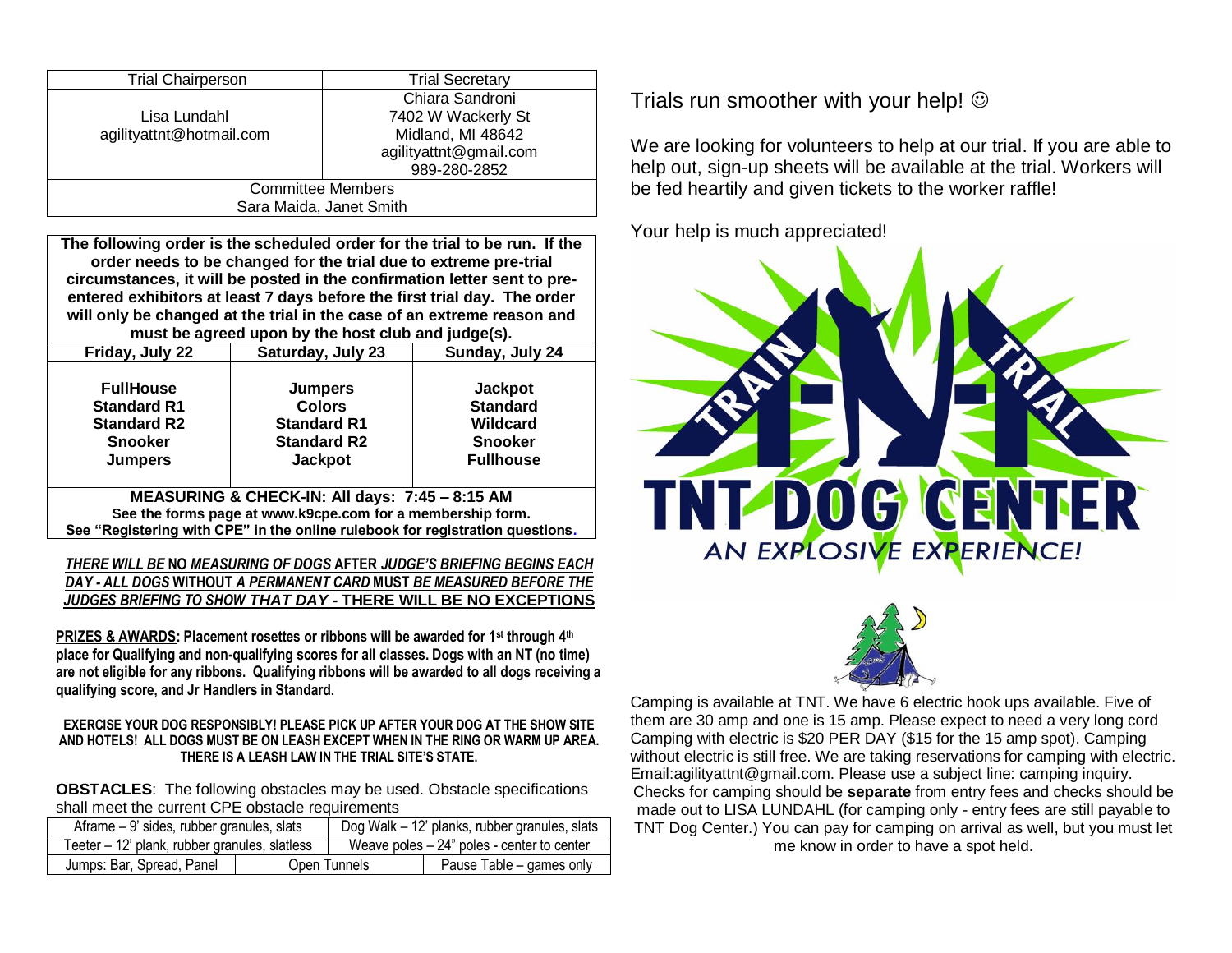**CPE trial rules – shortened version: see the online rulebook at [www.k9cpe.com](http://www.k9cpe.com/) for registration info, "Registering with CPE" and further info on height categories and rules.**

**Jump Heights** – no dog will jump lower than 4"

P-Card = Permanent Card: the lowest allowable Regular height a dog may jump in CPE.

| <b>Measurement</b>    | Regular<br>(P-card or higher) | <b>Veterans</b> | <b>Enthusiast</b> | <b>Specialist</b> |
|-----------------------|-------------------------------|-----------------|-------------------|-------------------|
| 8" or less            | 4"                            | 4"              | 4"                | 4"                |
| over 8", 12" or less  | 8"                            | 4"              | 4"                | 4"                |
| over 12", 16" or less | 12"                           | 8"              | 8"                | 4"                |
| over 16", 20" or less | 16"                           | 12"             | 12"               | 8"                |
| over 20", 24" or less | 20"                           | 16"             | 16"               | 12"               |
| over 24"              | 24"                           | 20"             | 20"               | 16"               |

General CPE rules for entries/show site:

- $\triangleright$  Dogs must be at least 15 months or older the first day of the trial
- $\triangleright$  Blind (both eyes), lame, in season or aggressive dogs may not enter the show. The Club may choose to exclude any of the above from the site.
- $\triangleright$  Dogs must be registered with CPE prior to the closing date of the trial, or by the trial date for Day Of Show entries. Registration forms are on the Forms page: [www.k9cpe.com.](http://www.k9cpe.com/) Forms MUST be mailed to CPE and are processed 2-3 times per week. CPE ID numbers are emailed to legible email addresses. Registrations can only be processed from mailed forms.
- $\triangleright$  Dogs must be able to be measured at their first show. If a dog cannot be measured, the dog cannot run and no refund will be issued. Dogs within  $\frac{1}{2}$ " of a jump height require at least one more measurement. When dogs reach their second birthday, a measurement is required. All dogs must be measured at their first trial regardless of jump height.
- $\triangleright$  Only CPE Judges can measure dogs.
- $\triangleright$  Electronic shock collars are not allowed at ANY CPE trial training or bark.
- $\triangleright$  Handlers in all classes are permitted to walk the course, without a dog, prior to the start of the class. A warm-up jump shall be provided for all entered dogs. No relieving of dogs in the warm-up area.

### **Dogs in the ring, leashes, exiting the ring**

- $\triangleright$  Dogs shall run without anything attached to its body. This is for the safety of the dog. This includes no: stitches, wraps or any other item. The only exception is a small barrette or rubber band to keep hair out of a dog's eyes.
- $\triangleright$  Leashes may not have anything (other than name/license tags) attached to them when used in the ring.
- $\triangleright$  Dogs may enter the ring on a collar, quick release harness or head halti/ leader. If prong collars are allowed per the show site, they may *not* be used to take a dog into the ring.
- $\triangleright$  Handlers may carry their leash with them on the course if done so, the leash must be out of sight or clipped around the waist or shoulers.
- $\triangleright$  Dogs must be under the handler's control when leaving the ring or the judge may enter the run as No Time - NT.

## **Declared Training In the Ring**

We will offer Declared training in the ring. The handler has the option if they want to use a toy or training aid at any time during their run, the handler must approach the Judge during Walkthrough or previously in that trial day for the Judge to approve the toy or training aid for use on the course.

 $\triangleright$  Handler must alert the Judge upon entry to the ring that the dog will be TIR. Handler is then allowed to have a reasonably sized silent toy/aid with them for use once their run has started (this toy must be approved by the Judge of record PRIOR to the start of the class to determine its eligibility, absolutely no food/scents/audible devices). The toy is NOT allowed to be used in either gate chute or prior to the previous dog leaving the ring.

See the online rulebook or current member letter for additional rules.

- The following items *are* considered training in the ring (see Fix and Go):
- Violating the 4 paw safety rule (directing the dog back onto the contact)
- $\triangleright$  Start line stay leaving the dog and going back again to reposition the dog after the handler passes the plane of the first obstacle (before the handler leaves the dog, repositioning or repeated commands can be a delay of start)
- $\triangleright$  Putting the dog back on the table in the point games

### **While running on course**

- $\triangleright$  The handler will direct the dog through the course without a collar or lead.
- $\triangleright$  Food, toys, training devices (includes fanny packs and leash attachments) are not allowed within 10' feet of the ring. Clickers, training whistles and squeaky toys are not to be used within distraction distance of the ring.
- $\triangleright$  The handler may not carry anything that could aid the dog in its performance. Exclusion: Handicapped/Differently Abled Handlers using a cane, scooter, wheelchair, etc., to enable their progression around the course.

The handler may use any verbal or visual commands to direct the dog through the course. The Judge may assess a 5 fault penalty to elimination for any command that is not given in a sportsmanlike manner. Faults can be but are not limited to: foul or abusive language, display of anger, extreme frustration or excessive harshness. If the fault is severe enough, the Judge has the right to excuse the exhibitor from the ring and / or the remainder of the trial. If excused from the trial, a report would be filed with CPE. See Faults, Eliminations and Excusals in the rulebook.

**Questions?** See the rules page on the website, [www.k9cpe.com](http://www.k9cpe.com/) or your printed rulebook. If you have further questions, email CPE – [cpe@charter.net.](mailto:cpe@charter.net)

 **Run Safe, Have Fun, Run Fast, Run Clean!**